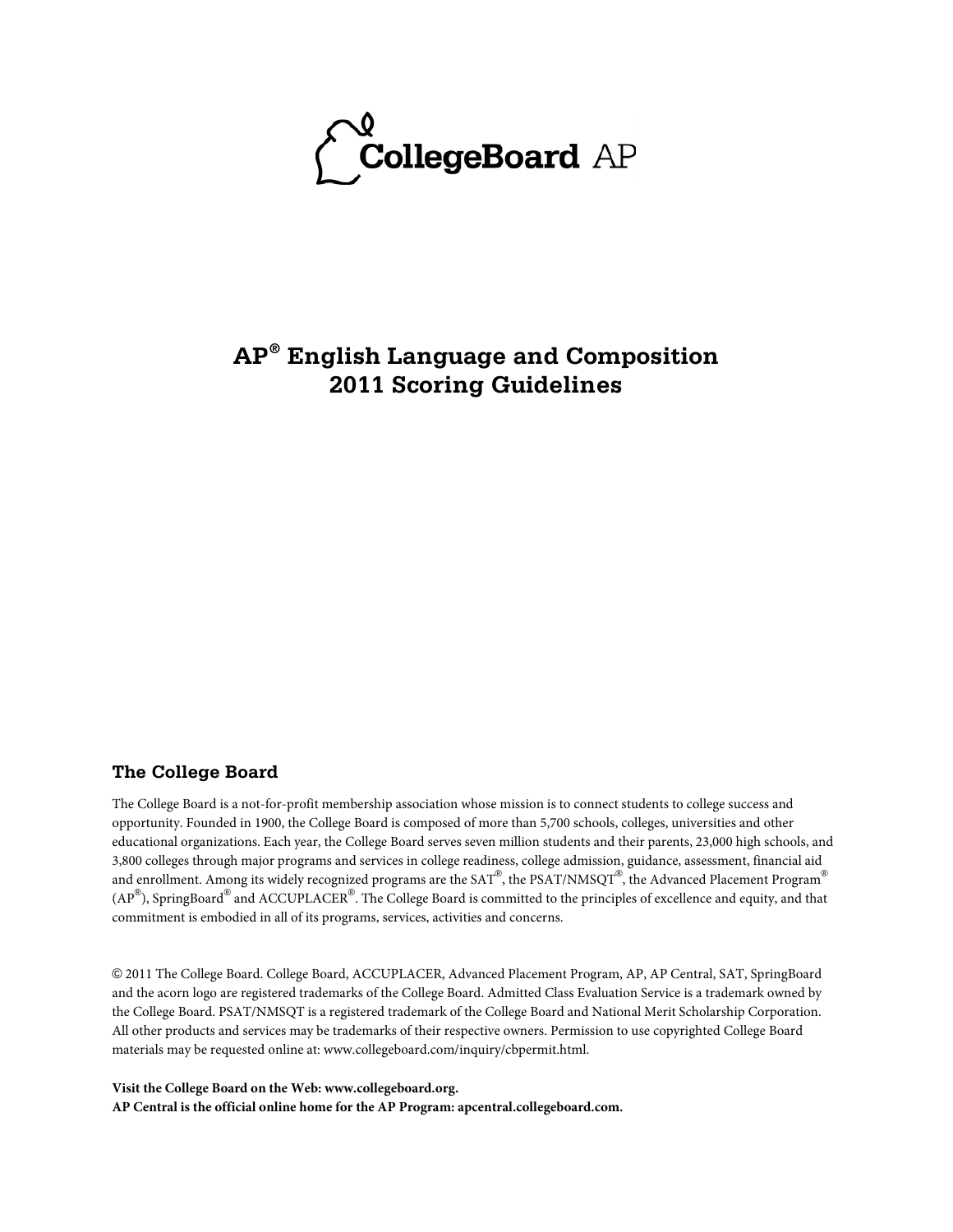### **Question 1**

The score should reflect a judgment of the essay's quality as a whole. Remember that students had only 15 minutes to read the sources and 40 minutes to write; the essay, therefore, is not a finished product and should not be judged by standards appropriate for an out-of-class assignment. Evaluate the essay as a draft, making certain to reward students for what they do well.

All essays, even those scored 8 or 9, may contain occasional lapses in analysis, prose style, or mechanics. Such features should enter into the holistic evaluation of an essay's overall quality. In no case may an essay with many distracting errors in grammar and mechanics be scored higher than a 2.

\_\_\_\_\_\_\_\_\_\_\_\_\_\_\_\_\_\_\_\_\_\_\_\_\_\_\_\_\_\_\_\_\_\_\_\_\_\_\_\_\_\_\_\_\_\_\_\_\_\_\_\_\_\_\_\_\_\_\_\_\_\_\_\_\_\_\_\_\_\_\_\_\_\_\_\_\_\_\_\_\_\_\_\_\_\_

**9** Essays earning a score of 9 meet the criteria for a score of 8 and, in addition, are especially sophisticated in their argument, thorough in development, or impressive in their control of language.

#### **8 Effective**

Essays earning a score of 8 **effectively** develop a position that identifies the key issues associated with the locavore movement and examines their implications for the community. They develop their position by effectively synthesizing\* at least three of the sources. The evidence and explanations used are appropriate and convincing. Their prose demonstrates a consistent ability to control a wide range of the elements of effective writing but is not necessarily flawless.

**7** Essays earning a score of 7 meet the criteria for a score of 6 but provide more complete explanation, more thorough development, or a more mature prose style.

#### **6 Adequate**

\_\_\_\_\_\_\_\_\_\_\_\_\_\_\_\_\_\_\_\_\_\_\_\_\_\_\_\_\_

Essays earning a score of 6 **adequately** develop a position that identifies the key issues associated with the locavore movement and examines their implications for the community. They develop their position by adequately synthesizing at least three of the sources. The evidence and explanations used are appropriate and sufficient. The language may contain lapses in diction or syntax, but generally the prose is clear.

**5** Essays earning a score of 5 develop a position that identifies the key issues associated with the locavore movement and examines their implications for the community. They develop their position by synthesizing at least three sources, but how they use and explain sources is somewhat uneven, inconsistent, or limited. The argument is generally clear, and the sources generally develop the student's position, but the links between the sources and the argument may be strained. The writing may contain lapses in diction or syntax, but it usually conveys the student's ideas adequately.

<sup>∗</sup> For the purposes of scoring, *synthesis* means referring to sources to develop a position and citing them accurately.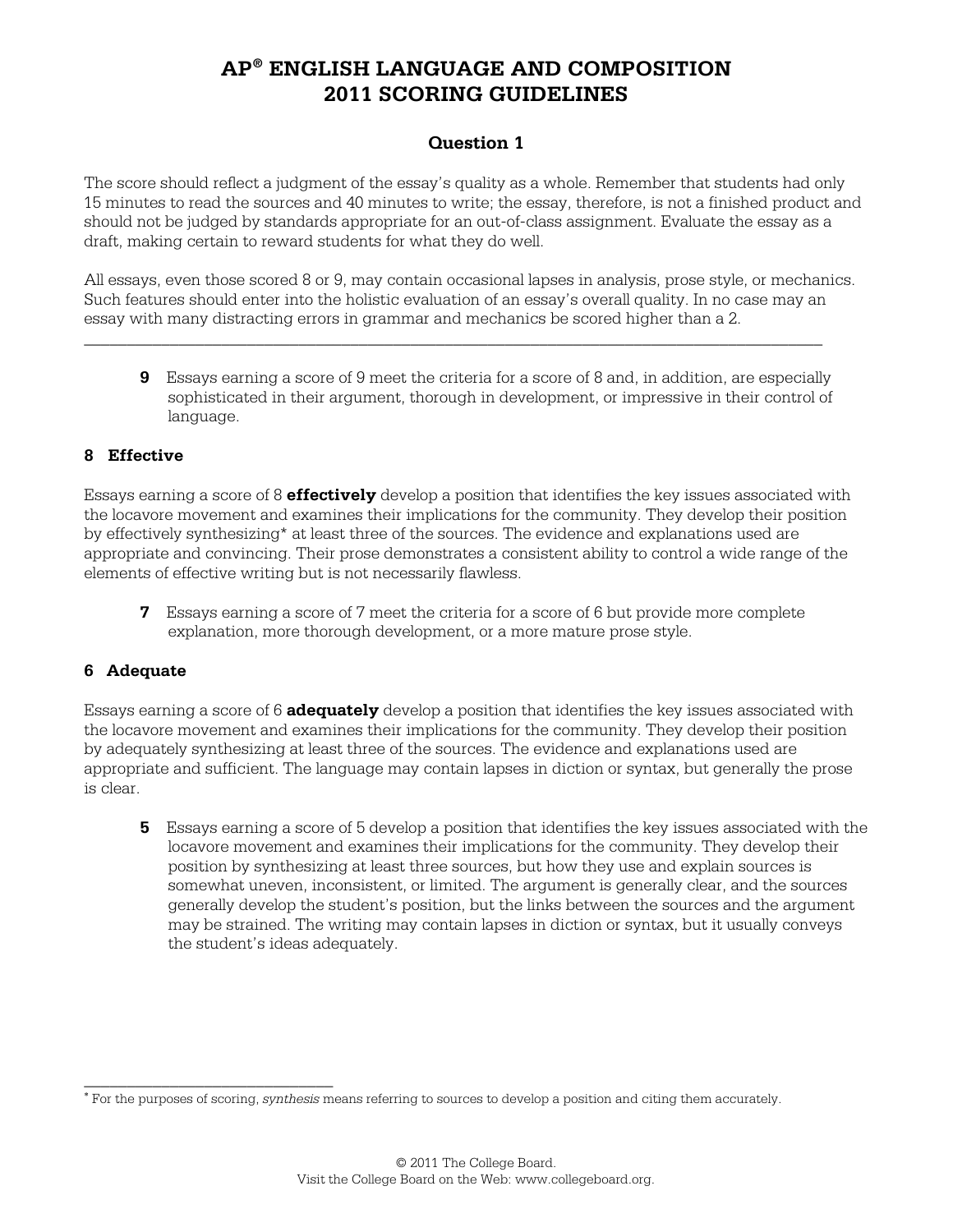## **Question 1 (continued)**

### **4 Inadequate**

Essays earning a score of 4 **inadequately** develop a position that identifies the key issues associated with the locavore movement and examines their implications for the community. They develop their position by synthesizing at least two sources, but the evidence or explanations used may be inappropriate, insufficient, or less convincing. The sources may dominate the student's attempts at development; the link between the argument and the sources may be weak; or the student may misunderstand, misrepresent, or oversimplify the sources. The prose generally conveys the student's ideas but may be less consistent in controlling the elements of effective writing.

**3** Essays earning a score of 3 meet the criteria for a score of 4 but demonstrate less success in developing a position that identifies the key issues associated with the locavore movement and examines their implications for the community. They are less perceptive in their understanding of the sources, or their explanation or examples may be particularly limited or simplistic. The essays may show less maturity in control of writing.

### **2 Little Success**

Essays earning a score of 2 demonstrate **little success** in developing a position that identifies the key issues associated with the locavore movement and examines their implications for the community. They may merely allude to knowledge gained from reading the sources rather than citing the sources themselves. These essays may misread the sources, fail to develop a position that evaluates, or substitute a simpler task by merely summarizing or categorizing the sources or by responding to the prompt tangentially with unrelated, inaccurate, or inappropriate explanation. The prose of these essays often demonstrates consistent weaknesses in writing, such as grammatical problems, a lack of development or organization, or a lack of control.

- **1** Essays earning a score of 1 meet the criteria for a score of 2 but are undeveloped, especially simplistic in their explanation, weak in their control of writing, or do not allude to or cite even one source.
- **0** Indicates an on-topic response that receives no credit, such as one that merely repeats the prompt.
- Indicates a blank response or one that is completely off topic.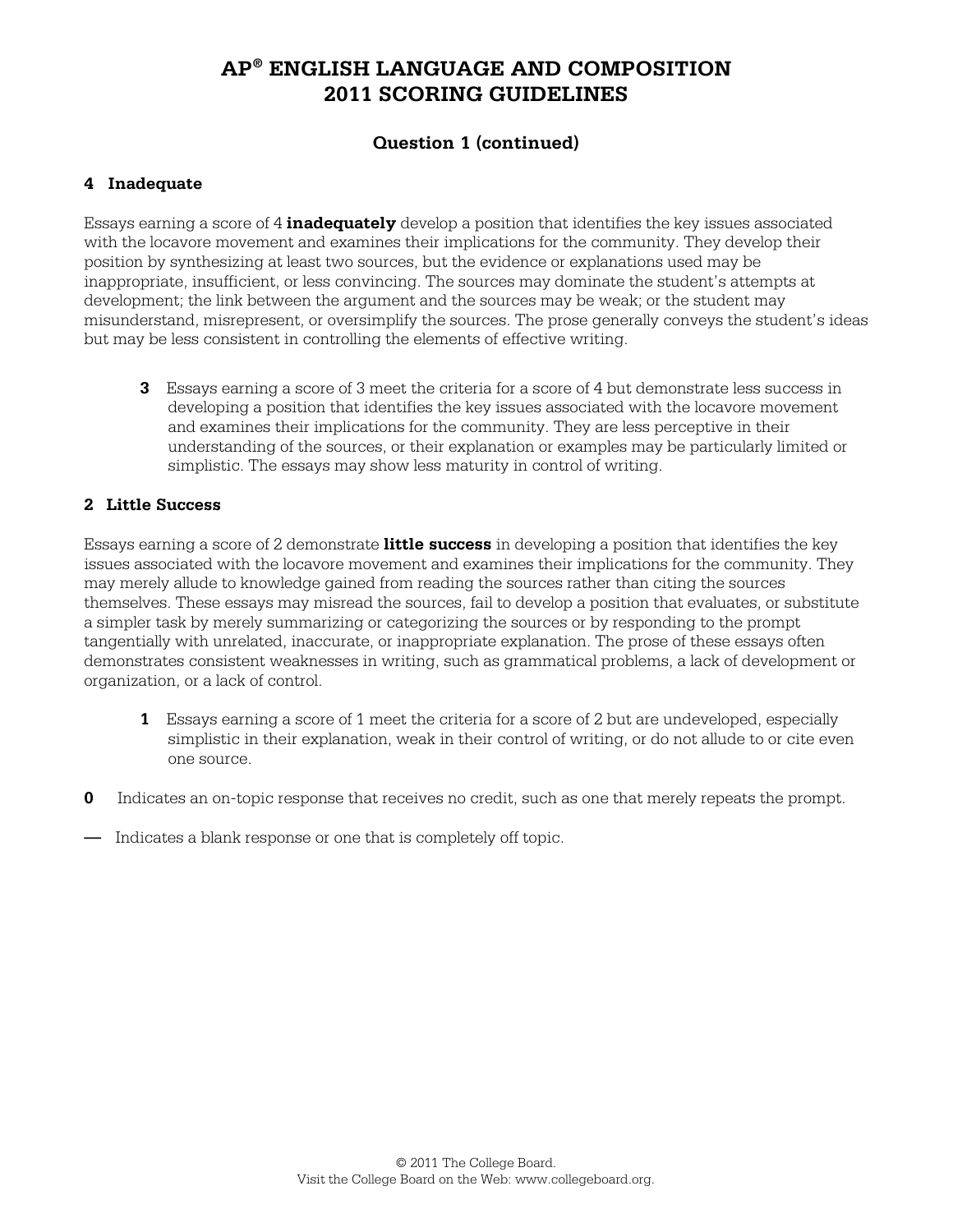### **Question 2**

The score should reflect a judgment of the essay's quality as a whole. Remember that students had only 40 minutes to read and write; the essay, therefore, is not a finished product and should not be judged by standards appropriate for an out-of-class assignment. Evaluate the essay as a draft, making certain to reward students for what they do well.

All essays, even those scored 8 or 9, may contain occasional lapses in analysis, prose style, or mechanics. Such features should enter into the holistic evaluation of an essay's overall quality. In no case may an essay with many distracting errors in grammar and mechanics be scored higher than a 2.

\_\_\_\_\_\_\_\_\_\_\_\_\_\_\_\_\_\_\_\_\_\_\_\_\_\_\_\_\_\_\_\_\_\_\_\_\_\_\_\_\_\_\_\_\_\_\_\_\_\_\_\_\_\_\_\_\_\_\_\_\_\_\_\_\_\_\_\_\_\_\_\_\_\_\_\_\_\_\_\_\_\_\_\_\_\_

**9** Essays earning a score of 9 meet the criteria for a score of 8 and, in addition, are especially sophisticated in their argument, thorough in their development, or impressive in their control of language.

#### **8 Effective**

Essays earning a score of 8 **effectively** analyze\* how Kelley uses rhetorical strategies to convey her message about child labor to her audience. They develop their analysis with evidence and explanations that are appropriate and convincing, referring to the passage explicitly or implicitly. The prose demonstrates a consistent ability to control a wide range of the elements of effective writing but is not necessarily flawless.

**7** Essays earning a score of 7 meet the criteria for a score of 6 but provide more complete explanation, more thorough development, or a more mature prose style.

#### **6 Adequate**

Essays earning a score of 6 **adequately** analyze how Kelley uses rhetorical strategies to convey her message about child labor to her audience. They develop their analysis with evidence and explanations that are appropriate and sufficient, referring to the passage explicitly or implicitly. The writing may contain lapses in diction or syntax, but generally the prose is clear.

**5** Essays earning a score of 5 analyze how Kelley uses rhetorical strategies to convey her message about child labor to her audience. The evidence or explanations used may be uneven, inconsistent, or limited. The writing may contain lapses in diction or syntax, but it usually conveys the student's ideas.

#### **4 Inadequate**

\_\_\_\_\_\_\_\_\_\_\_\_\_\_\_\_\_\_\_\_\_\_\_\_\_\_\_\_\_

Essays earning a score of 4 **inadequately** analyze how Kelley uses rhetorical strategies to convey her message about child labor to her audience. These essays may misunderstand the passage, misrepresent the strategies Kelley uses, or may analyze these strategies inaccurately. The evidence or explanations used may be inappropriate, insufficient, or less convincing. The prose generally conveys the student's ideas but may be less consistent in controlling the elements of effective writing.

<sup>∗</sup> For the purposes of scoring, *analysis* refers to identifying features of a text and explaining how the author uses these to develop the meaning or to achieve a particular effect or purpose.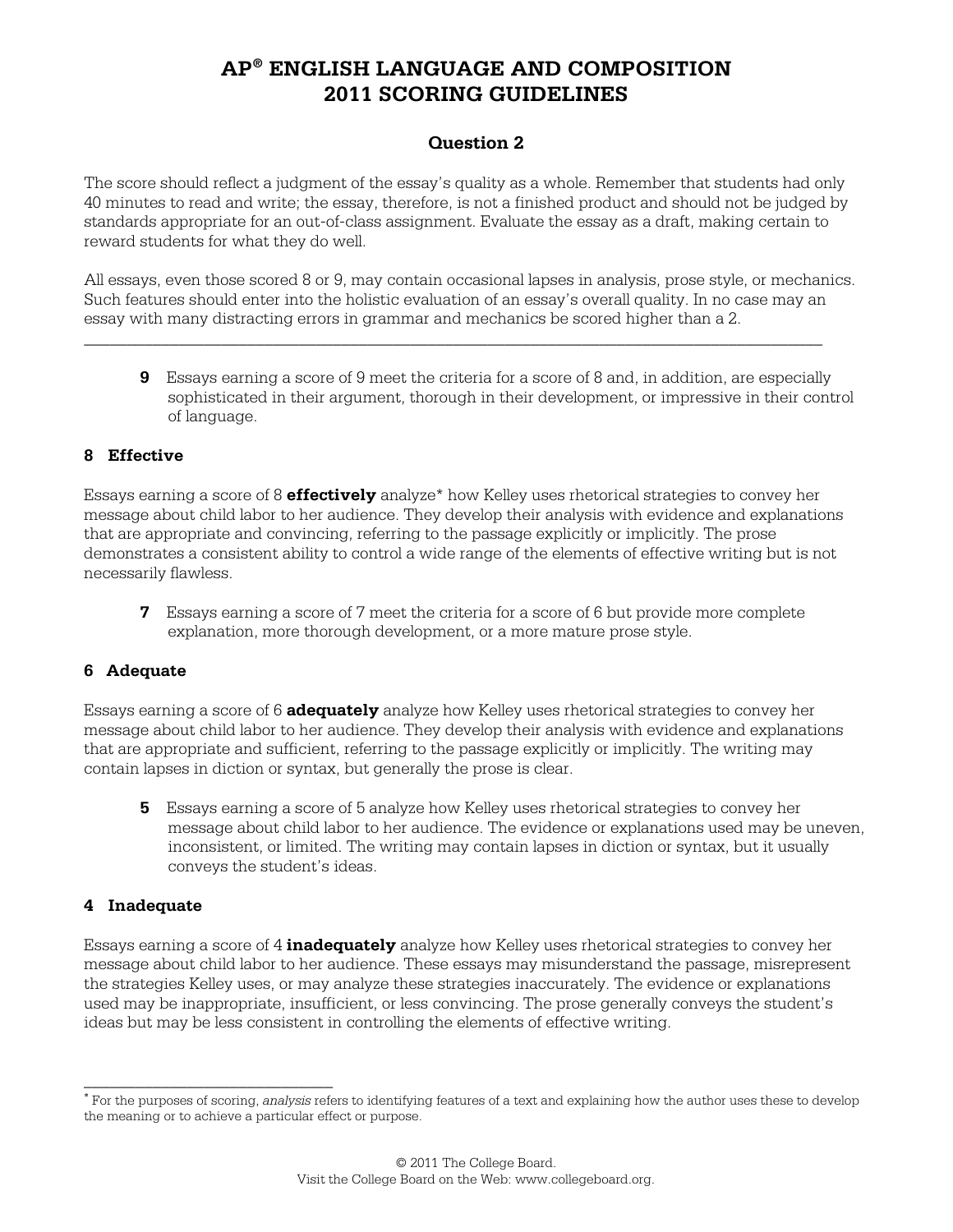## **Question 2 (continued)**

**3** Essays earning a score of 3 meet the criteria for a score of 4 but demonstrate less success in analyzing Kelley's use of rhetorical strategies to convey her message about child labor to her audience. They are less perceptive in their understanding of the passage or Kelley's strategies, or the explanation or examples may be particularly limited or simplistic. The essays may show less maturity in control of writing.

#### **2 Little Success**

Essays earning a score of 2 demonstrate **little success** in analyzing how Kelley uses rhetorical strategies to convey her message about child labor to her audience. These essays may misunderstand the prompt, misread the passage, fail to analyze the strategies Kelley uses, or substitute a simpler task by responding to the prompt tangentially with unrelated, inaccurate, or inappropriate explanation. The prose often demonstrates consistent weaknesses in writing, such as grammatical problems, a lack of development or organization, or a lack of control.

- **1** Essays earning a score of 1 meet the criteria for a score of 2 but are undeveloped, especially simplistic in their explanation, or weak in their control of language.
- **0** Indicates an on-topic response that receives no credit, such as one that merely repeats the prompt.
- Indicates a blank response or one that is completely off topic.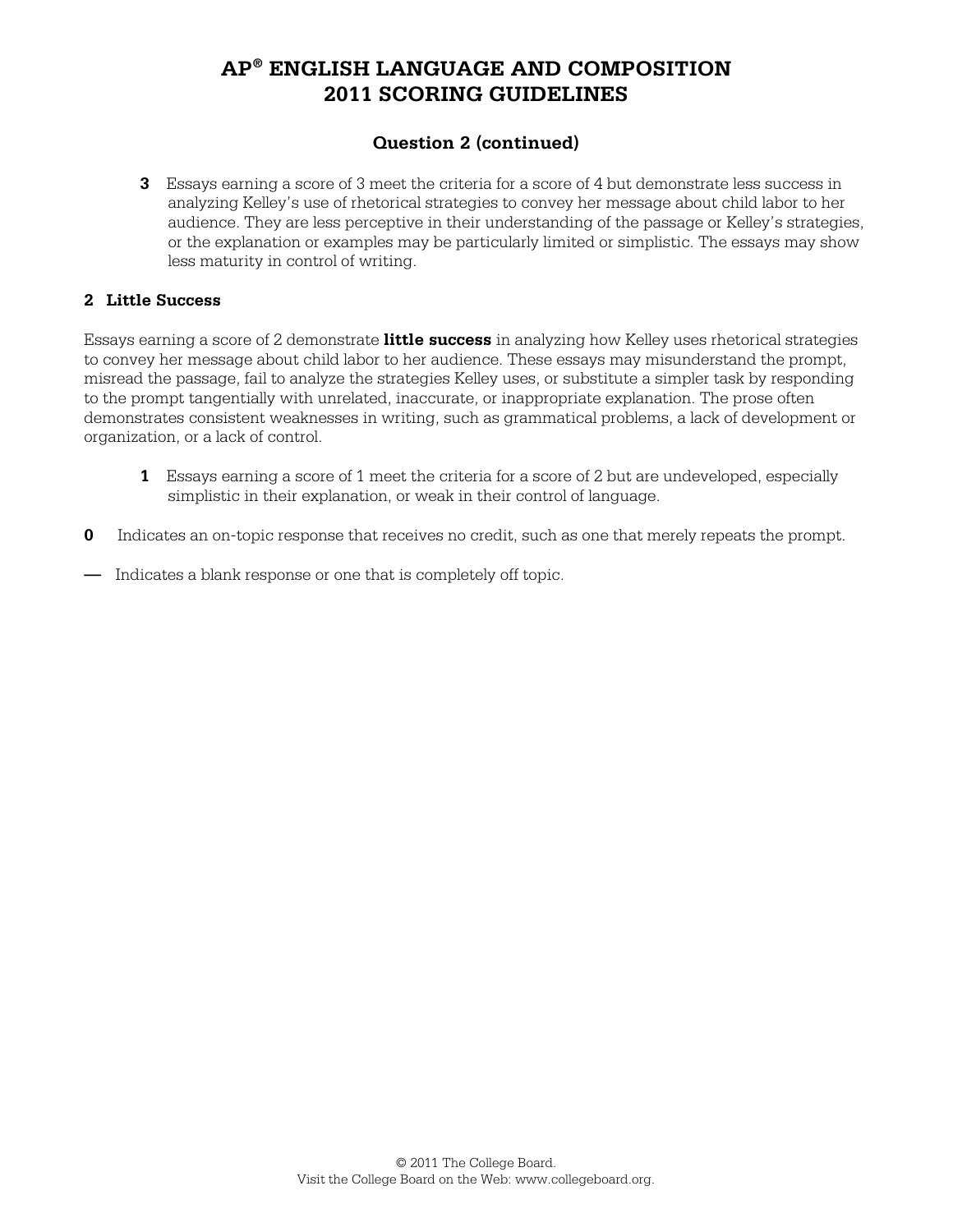### **Question 3**

The score should reflect a judgment of the essay's quality as a whole. Remember that students had only 40 minutes to read and write; the essay, therefore, is not a finished product and should not be judged by standards appropriate for an out-of-class assignment. Evaluate the essay as a draft, making certain to reward students for what they do well.

All essays, even those scored 8 or 9, may contain occasional lapses in analysis, prose style, or mechanics. Such features should enter into the holistic evaluation of an essay's overall quality. In no case may an essay with many distracting errors in grammar and mechanics be scored higher than a 2.

\_\_\_\_\_\_\_\_\_\_\_\_\_\_\_\_\_\_\_\_\_\_\_\_\_\_\_\_\_\_\_\_\_\_\_\_\_\_\_\_\_\_\_\_\_\_\_\_\_\_\_\_\_\_\_\_\_\_\_\_\_\_\_\_\_\_\_\_\_\_\_\_\_\_\_\_\_\_\_\_\_\_\_\_\_\_

**9** Essays earning a score of 9 meet the criteria for a score of 8 and, in addition, are especially sophisticated in their argument, thorough in their development, or particularly impressive in their control of language.

#### **8 Effective**

Essays earning a score of 8 **effectively** examine the extent to which Paine's characterization of America holds true today. The evidence and explanations used are appropriate and convincing, and the argument is especially coherent and well developed. The prose demonstrates a consistent ability to control a wide range of the elements of effective writing but is not necessarily flawless.

**7** Essays earning a score of 7 meet the criteria for a score of 6 but provide a more complete explanation, more thorough development, or a more mature prose style.

#### **6 Adequate**

Essays earning a score of 6 **adequately** examine the extent to which Paine's characterization of America holds true today. The evidence and explanations used are appropriate and sufficient, and the argument is coherent and adequately developed. The writing may contain lapses in diction or syntax, but generally the prose is clear.

**5** Essays earning a score of 5 examine the extent to which Paine's characterization of America holds true today. The evidence or explanations used may be uneven, inconsistent, or limited. The writing may contain lapses in diction or syntax, but it usually conveys the student's ideas.

#### **4 Inadequate**

Essays earning a score of 4 **inadequately** examine the extent to which Paine's characterization of America holds true today. The evidence or explanations used may be inappropriate, insufficient, or less convincing. The argument may have lapses in coherence or be inadequately developed. The prose generally conveys the student's ideas but may be less consistent in controlling the elements of effective writing.

**3** Essays earning a score of 3 meet the criteria for a score of 4 but demonstrate less success in examining the extent to which Paine's characterization of America holds true today. The essays may show less maturity in control of writing.